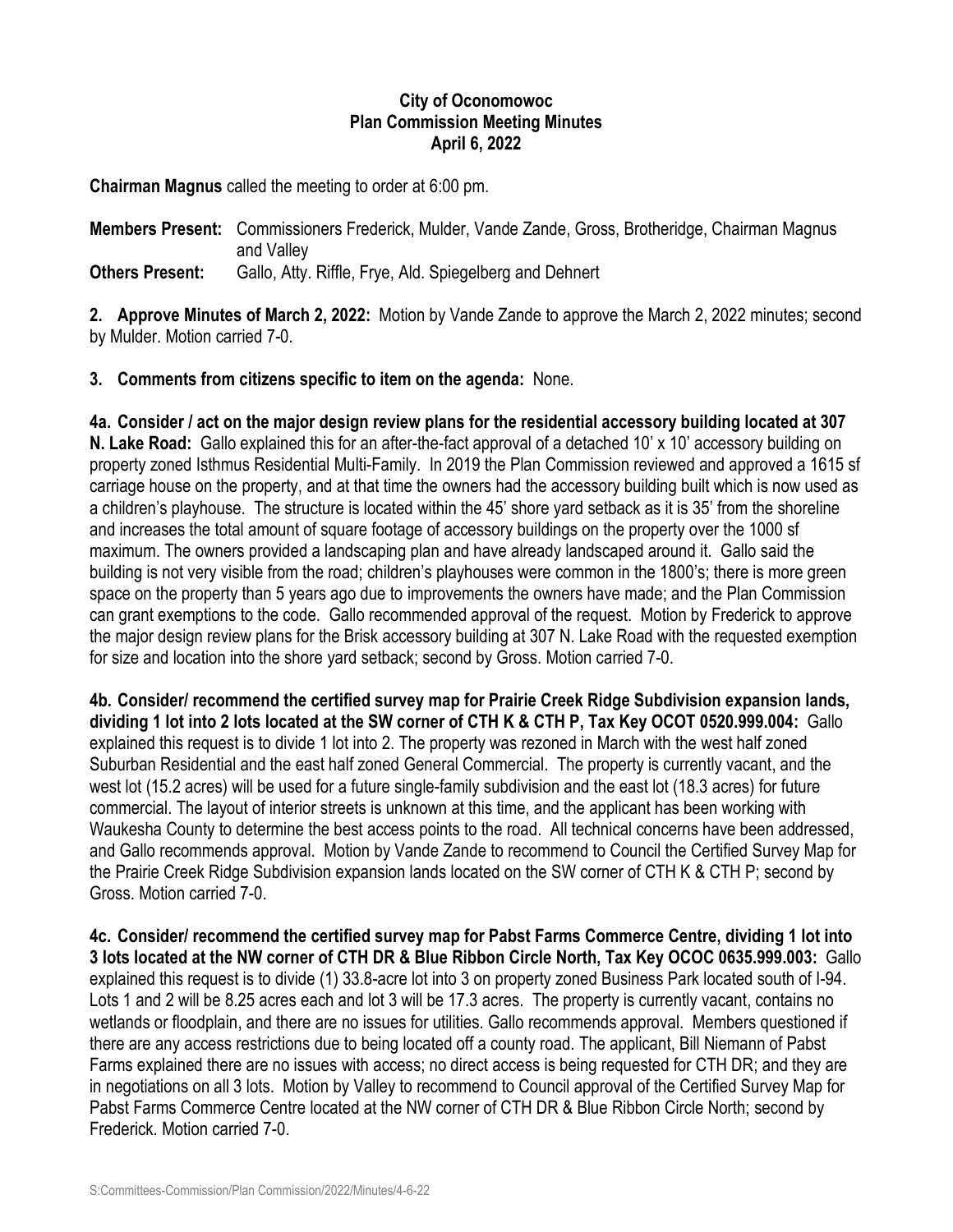**4d. Consider/ recommend the certified survey map for UW Credit Union, dividing 1 lot into 3 lots and 1 outlot located at the SE corner of Summit Avenue & Pabst Farms Boulevard, tax key OCOC 0633.999.018:**  Gallo explained this request is to divide (1) 44-acre lot into 3 lots and 1 outlot on property zoned General Commercial with a Planned Development Overlay located north of I-94. Lot 1 will be 1.64 acres; Lot 2 will be 1.34 acres; Lot 3 will be 39.81 acres and the outlot will be 1.21 acres and used for access. The PD overlay district was created in 2014, and the requested use is consistent with the existing PD. The lots conform with all code requirements, and staff has no concern with this land division. Gallo explained the credit union wants this land division before they purchase the property. Staff reviewed this request, any issues with utilities have been addressed and Gallo recommends approval. Members noted that Council has asked for a master plan of the whole area and questioned if the master plan from 2014 reflected a box store where the Fleet Farm currently is. Gallo explained the land had been master planned; it consists of a very large area; the area is okay so far for utilities; and there was a box store planned for the area where the Fleet Farm is. Bill Niemann of Pabst Farms explained they will continue to work with the existing plan and work with items as they come along. Motion by Vande Zande to recommend to Council the certified survey map for UW Credit Union located at the SE corner of Summit Avenue & Pabst Farms Blvd; second by Gross. Motion carried 7-0.

**4e. Consider / recommend the Conditional Use Permit for Wisconsin Harley-Davidson to allow outdoor recreation (commercial) located at 1280 Blue Ribbon Drive:** Gallo reported this request is for a conditional use permit to allow outdoor recreation and would be a "blanket" approval of all future outdoor events held at this location. The property is zoned General Commercial. Beginning in 2005 staff has been issuing temporary use permits for outdoor events at this location which became very popular and critical for their business. Over the years, there have been very few issues as their staff has been working hard to create well run events. Gallo worked with the applicant to create the conditional use permit which would cover all events from May thru October (17 total events). The only event that runs past 10 pm is the rally in September and music has to be done by 11 pm. Parking for events is generally onsite but for bigger events they have an agreement with the Dockhounds for overflow parking as well as buses which run from the Fleet Farm parking lot to their event. There have been no noise complaints, and for the last event their staff moved the speakers to face away from the nearby hospital. The applicant works with various City departments to coordinate events and traffic. Staff feels the permit is consistent with how events have been held the last 17 years, and they have plans in place for future events. If the applicant wants to make changes to hours or types of events, they will have to come back for an amendment to the permit. Gallo reviewed proposed conditions in the permit and recommended approval. Members questioned alcohol licenses; what is a "bike night"; thanked them for the various events, generosity to the City for fireworks and for collaborating with the Dockhounds; questioned lighting; this is a great location; and has no issue with the 11 pm music cut off for the September event. Dehnert explained the applicant will work with the Clerk's Dept to get Special Class "B" licenses for their events. Leslie Smith of Wisconsin Harley Davidson explained what bike nights are; the connection to the Dockhounds and how they have talked with them about adding a gate; and said they have added lighting to make sure the grounds are well lit. Motion by Frederick to recommend to Council the Conditional Use Permit for Wisconsin Harley-Davidson to allow outdoor recreation (commercial) at 1680 Blue Ribbon Drive; second by Gross. Motion carried 7-0.

**4f. Consider / act on the food truck permit request for Just Smokin' Barbecue for the calendar year 2022 to operate at 861 E. Wisconsin Avenue:** Gallo explained this applicant has operated a food truck at this location for several years. The property is zoned General Commercial, and the owner approved this food truck to be located on his property. The applicant complies with all items on the checklist; is the only food truck on the site; has 2 tables and seating for 8; operates Wednesdays and Fridays, April to November; serves 11 am to 6 pm; has no outdoor storage or signage; and has adequate parking and lighting. Gallo recommends approval with the conditions listed in his staff report. Motion by Frederick to approve the food truck permit for Just Smokin' Barbecue for the year 2022 at 861 E. Wisconsin Avenue, subject to staff's conditions as follows: 1) a permit is approved